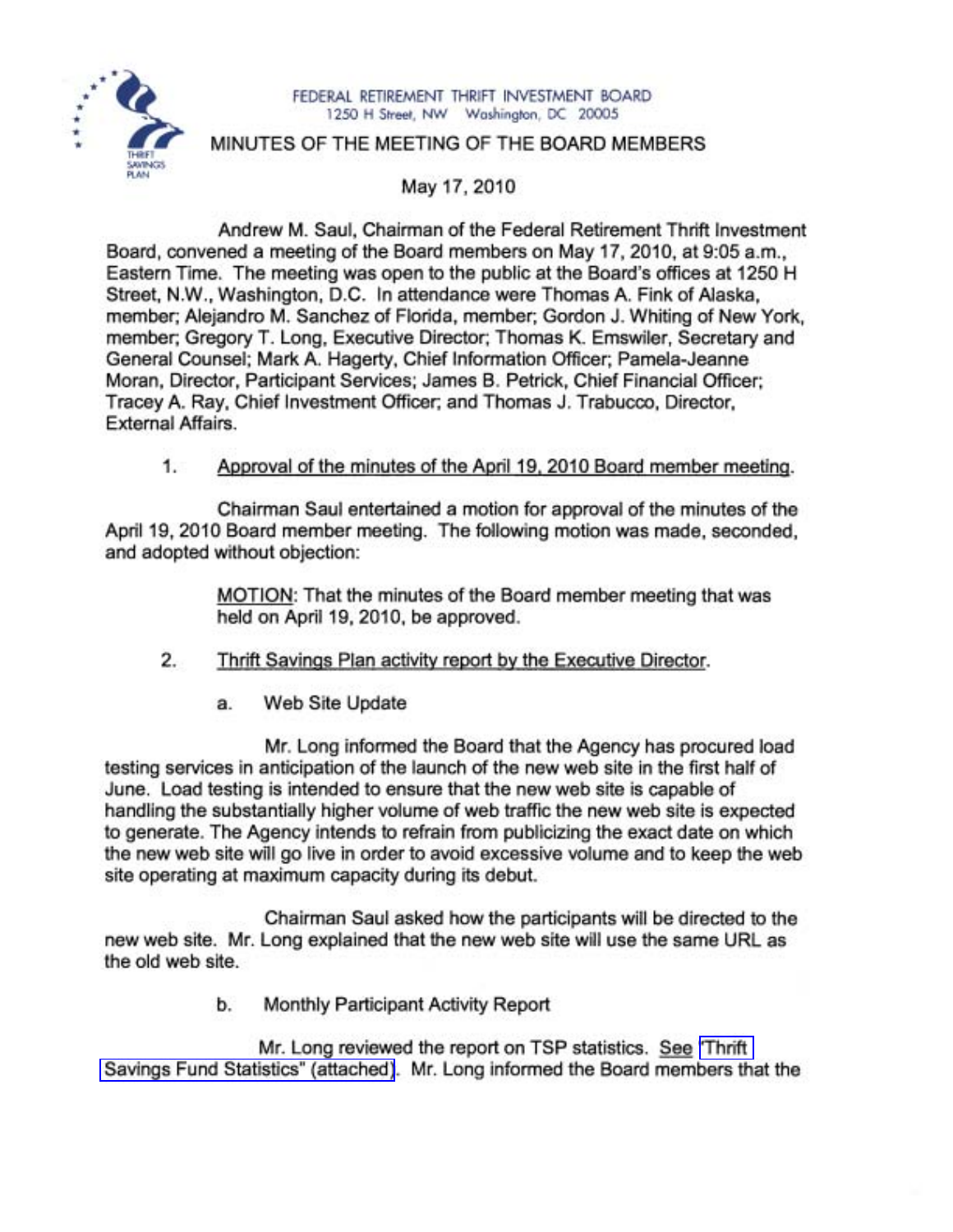total fund balance is approximately \$257 billion, which is a \$3 billion increase over the prior month.

The number of TSP participants continues to grow. Over 4.3 million participants now depend upon the TSP for a portion of their retirement income. The total FERS participation rate is 82.7%. The population of CSRS participants continues to shrink and the population of uniformed services participants continues to increase. The total active uniformed services participation rate has grown to 38.8%. Among the branches of uniformed services, the Army continues to have the lowest participant rate (27.8%) while the Navy maintains the highest participation rate (57.6%).

Mr. Sanchez asked Mr. Long if he thinks it might be time to lobby high ranking officials in the Army. Mr. Long explained that the Agency continues to try to persuade the Army to encourage its members to take advantage of the TSP.

Mr. Whiting asked whether the individual Secretaries of the uniformed services branches have the discretion to decide whether the uniformed services members under their authority should be automatically enrolled in the TSP. Mr. Long explained that the legislation authorizing automatic enrollment was originally drafted to give the Secretaries of the uniformed services branches the discretion to opt out of automatic enrollment for their members. After brief discussion, the senior staff concluded from recollection that the final language of the automatic enrollment legislation excluded uniformed services members from the automatic enrollment program. Senior staff agreed to confirm their conclusion at the next Board meeting.

c. Monthly Investment Performance Report

Ms. Ray reviewed the May 10, 2010 memorandum, entitled "[April](http://www.frtib.gov/pdf/minutes/MM-2010May-Att2.pdf) 2010 [Performance](http://www.frtib.gov/pdf/minutes/MM-2010May-Att2.pdf) Review" (attached). BlackRock Funds closely tracked their underlying indices for the month and the year-to-date, except the International Fund had a tracking error of negative 53 basis points for the month and negative 56 basis points for the year as a result of fair value adjustments.

Trading costs remained low in terms of dollar amounts in April. In terms of basis points, the I Fund's trading costs rose to almost 10 basis points and the S Fund's trading costs rose to above 4 basis points.

The G Fund rate for the month of May is 3.25%. This rate may decrease in June because the 1O-year and 30-year bonds are 30 to 40 basis points lower this month.

The total returns of the TSP funds are all positive for the month and year-to-date, except for the I Fund. The I Fund is down 8.25% just in the month of May, which brings its performance to negative 9.65% for the year-to-date. Ms.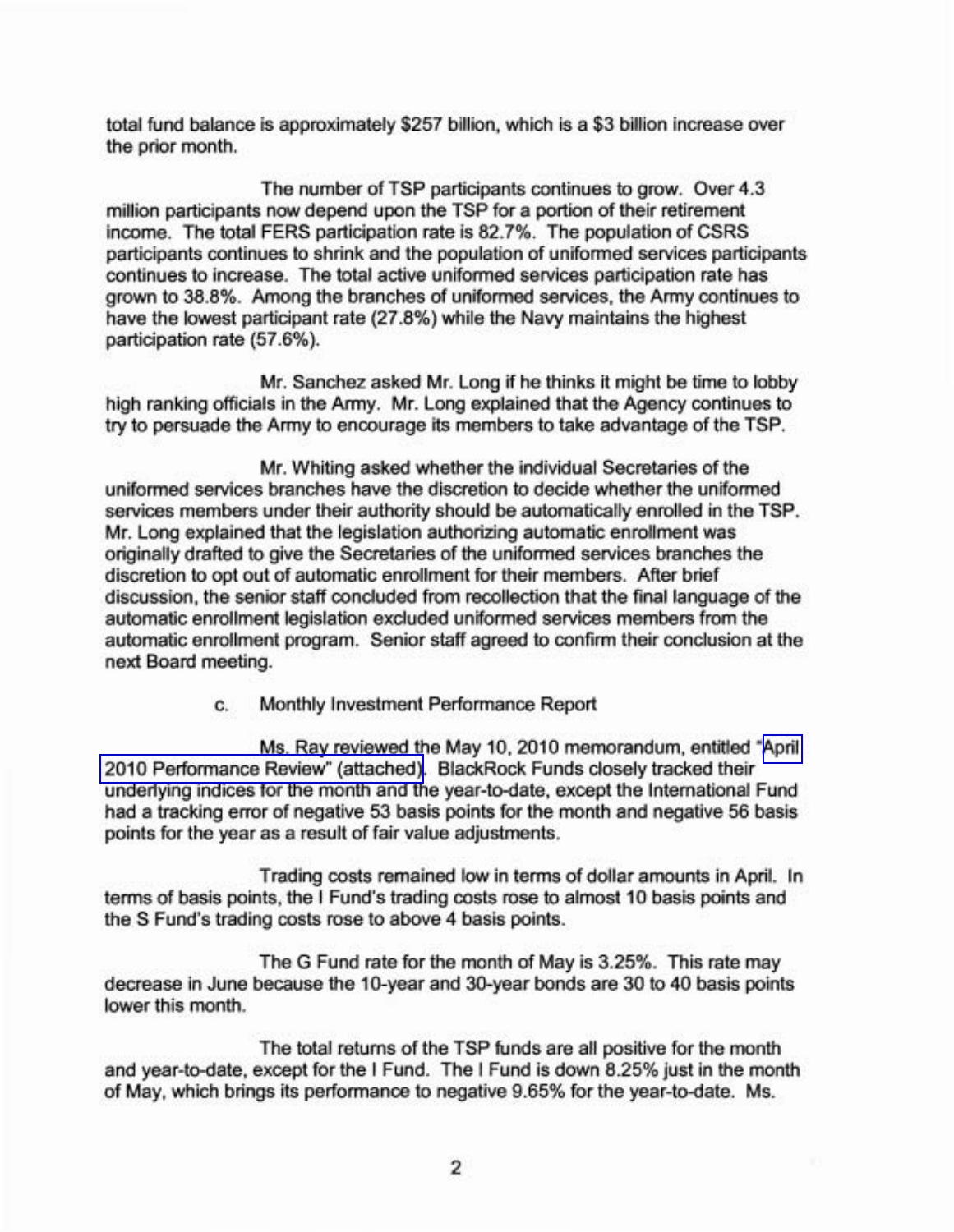Ray explained that the I Fund has been negatively impacted by fiscal problems in Greece and the broader Euro zone. She further explained that the I Fund's underperformance is largely attributable to precipitous declines in the Euro currency. The problems in the Euro zone have led to recent declines in other markets as well.

The C Fund is down over 4% in May but is up still 2.5% for the year. The S Fund is down almost 4% for the month but is up almost 11% for the year-to-date.

Chairman Saul asked how the F Fund is performing. Ms. Ray replied that the F Fund is up .75% this month and is up 3.67 percent for the year-todate, due to declines in U.S. Treasury interest rates.

Last month, participants made over 125,000 interfund transfers moving \$1.3 billion out of the G Fund for the second month in a row. This trend has reversed in May. So far this month, participants have made 88,000 interfund transfers moving \$860 million back into the G Fund.

### d. Legislative Report

Mr. Trabucco directed the Board members' attention to a [memorandum](http://www.frtib.gov/pdf/minutes/MM-2010May-Att3.pdf) from Mr. Long to members of the Employee Thrift Advisory Council dated May 14, 2010 [\(attached\),](http://www.frtib.gov/pdf/minutes/MM-2010May-Att3.pdf) addressing efforts by the Internal Revenue Service (IRS) to levy against the TSP accounts of individuals with unpaid Federal income taxes.

Mr. Trabucco explained that the Agency has a longstanding position that the anti-alienation provision in the Agency's enabling legislation protects TSP accounts from IRS levies, and that the only permissible alienations of TSP funds are those which are explicitly permitted in Title 5 of the United States Code. The Agency has not cooperated with IRS efforts to levy TSP funds because the Agency's anti-alienation provision specifically prohibits honoring levies, and the Agency interprets that language to include IRS levies.

Mr. Trabucco informed the Board that the IRS requested an opinion on this matter from the Department of Justice Office of Legal Counsel (OLC). The OLC issued an opinion on May 3,2010 (attached) agreeing with the position taken by the IRS. The OLC determined that language in the Internal Revenue Code which says the IRS may levy property "notwithstanding" any other law trumps the language in the Agency's enabling legislation that says "except as provided in this provision" no alienation may occur. The OLC opinion has been sent to the Employee Thrift Advisory Council for input.

Mr. Long informed the Board that he is considering asking Congress to amend the Agency's enabling legislation to make the TSP subject to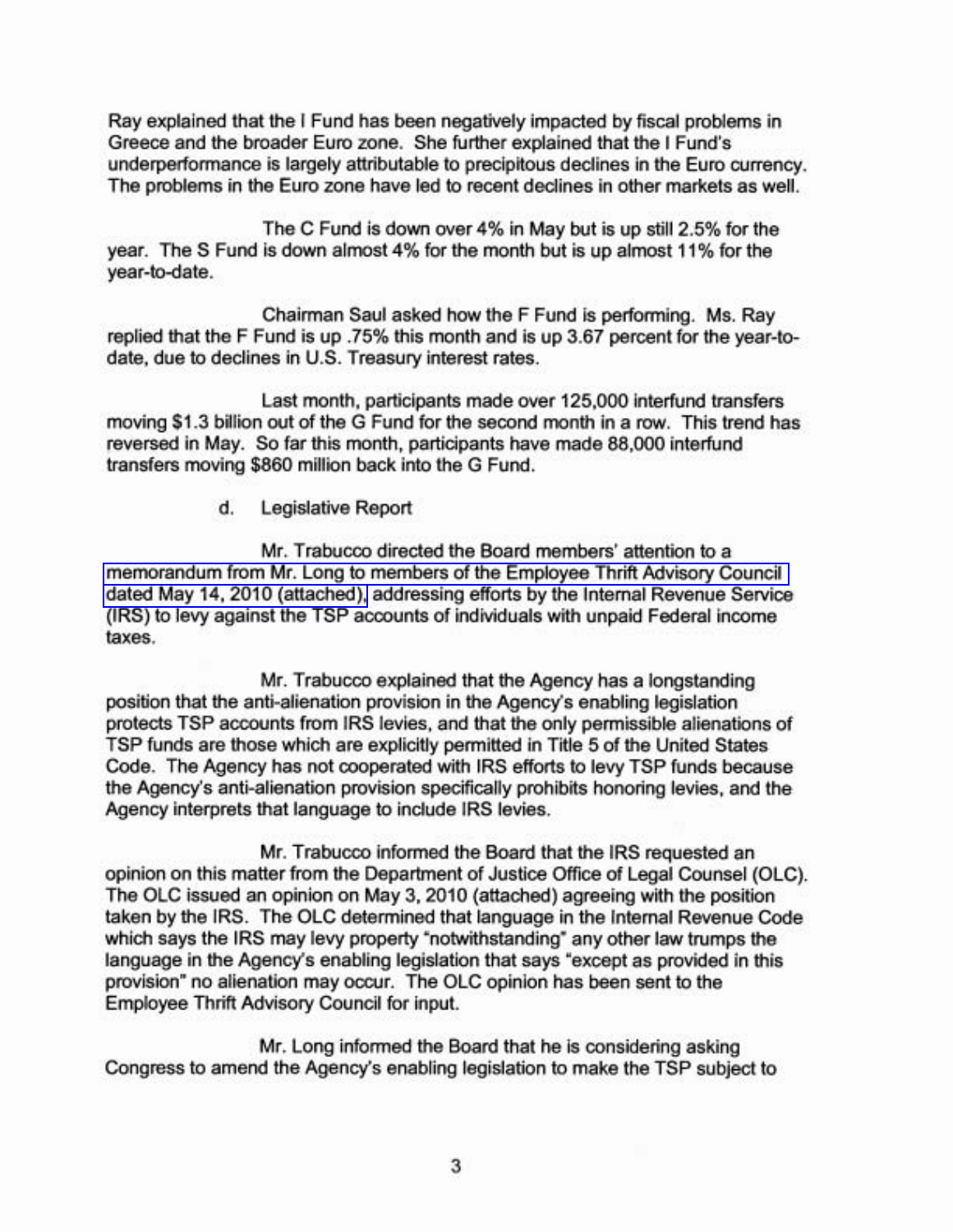IRS levies in a manner that prevents further decay of the TSP's anti-alienation protections. Mr. Long welcomed guidance from the Board on this matter.

Mr. Long expressed concern that honoring tax levies could open the door for other claimants looking for a "deep pocket." In order to prevent this, Mr. Long is considering asking Congress to enact "notwithstanding" language in Title 5 to ensure that any additional effort to gain access to TSP funds would require explicit authority under Title 5.

Mr. Whiting asked whether the Agency would have to honor levies retroactively and whether the IRS could enforce a levy against a deceased participant's heir. Mr. Emswiler explained that these issues would need to be studied.

Mr. Fink asked whether private sector plans are subject to IRS levies. Mr. Emswiler replied that they are. Mr. Whiting pointed out that the National Railroad Retirement Investment Trust is exempt from IRS levy.

Mr. Fink questioned whether it is appropriate or necessary for the Agency to ask Congress to amend the Agency's enabling legislation. He perceives the issue as a political question for Congress to decide. He suggested the Agency might seek clarification from Congress without requesting an amendment to FERSA.

Chairman Saul asked whether it is Congress' or the Judiciary's role to clarify the law. Mr. Long said that pursuing the matter in Federal court may be an option. Mr. Emswiler noted that it is the Judiciary's role to interpret the law and that an OLC opinion is not binding on a district court judge. Mr. Trabucco noted that the OLC serves as an arbiter in Executive Branch disputes to avoid the spectacle of one Federal agency suing another Federal agency in Federal court.

Mr. Emswiler explained that asking Congress to intervene would entail requesting a change in the law. The Agency's congressional committees of jurisdiction (the House Committee on Oversight and Government Reform and Senate Government Affairs Committee) likely cannot act unilaterally to foment a change because the House Ways and Means Committee has jurisdiction over matters relating to the Internal Revenue Code.

Chairman Saul asked if the Agency receives many tax liens on TSP accounts. Ms. Moran explained that, as a result of the Agency's longstanding position that it will not honor IRS levies, the Agency does not receive many tax liens on TSP accounts.

Chairman Saul asked whether state governments can levy against TSP accounts. Ms. Moran replied that they cannot. Mr. Emswiler explained that Federal law would preempt the state levies.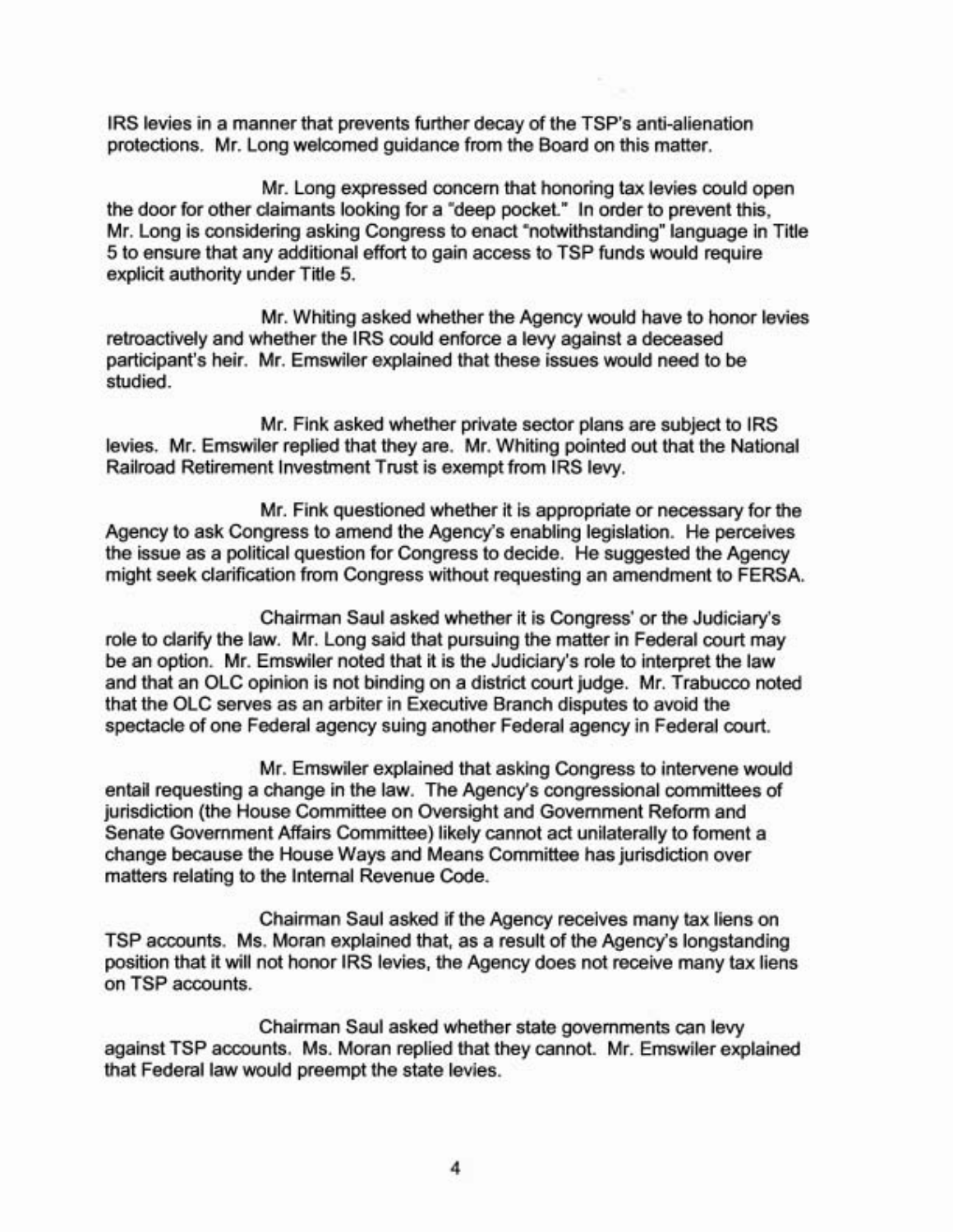Mr. Whiting asked if the IRS can levy upon social security payments. Mr. Trabucco responded affirmatively, and further explained that the Social Security Act's language is quite different from the Agency's statute.

Mr. Sanchez asked whether there is a procedure by which the Agency can petition a Federal court to clarify the Agency's obligations. Mr. Emswiler granted it is possible, but cautioned that an unresolved issue is whether the Agency has independent litigating authority.

Mr. Fink reiterated his position that Congress should make this decision and that the Agency should be neutral. Mr. Whiting replied that there is an argument that Congress already made a decision and that the Agency and the IRS are confronted with two conflicting interpretations of what Congress already decided.

Mr. Fink said that it is the Agency's responsibility to invest the Thrift Savings Fund and to make distributions to participants. It is Congress' job to set tax policy. He also questioned whether TSP participants should receive more favorable treatment than participants of private sector plans. Mr. Whiting countered by asking why individuals covered under the Railroad Unemployment Insurance Act are not subject to levies.

Mr. Whiting asked Mr. Emswiler his opinion whether the law exempts the TSP from levies. Mr. Emswiler explained that the Agency and the IRS are confronted with conflicting statutes. The Agency has a good-faith legal argument that TSP accounts are not subject to levies, but it would also not be unreasonable for a court to conclude that TSP accounts are in fact subject to levies.

Chairman Saul noted that honoring TSP levies would be a substantial change in policy. Mr. Long said that the Agency does not intend to change its policy until it gets clarification from Congress.

Chairman Saul asked if the Agency receives any other liens against TSP accounts. Mr. Trabucco and Mr. Emswiler explained that the Agency receives garnishments for items expressly listed in Title 5, such as child support, alimony, and enforcement of judgments for physical or emotional abuse of a child.

Chairman Saul suggested that going to Congress might well be the most appropriate course of action. Mr. Trabucco explained that there are two different approaches that the Agency could take when asking Congress for clarification. The Agency can take a passive, neutral approach and simply ask Congress to ''tell us what the law is." Alternatively, the Agency can actively seek statutory language ensuring that all exceptions to the anti-alienation provision are explicitly listed in the statute.

Mr. Whiting asked how many levy requests the TSP has declined to honor. Ms. Moran said that the Agency only receives a small number of such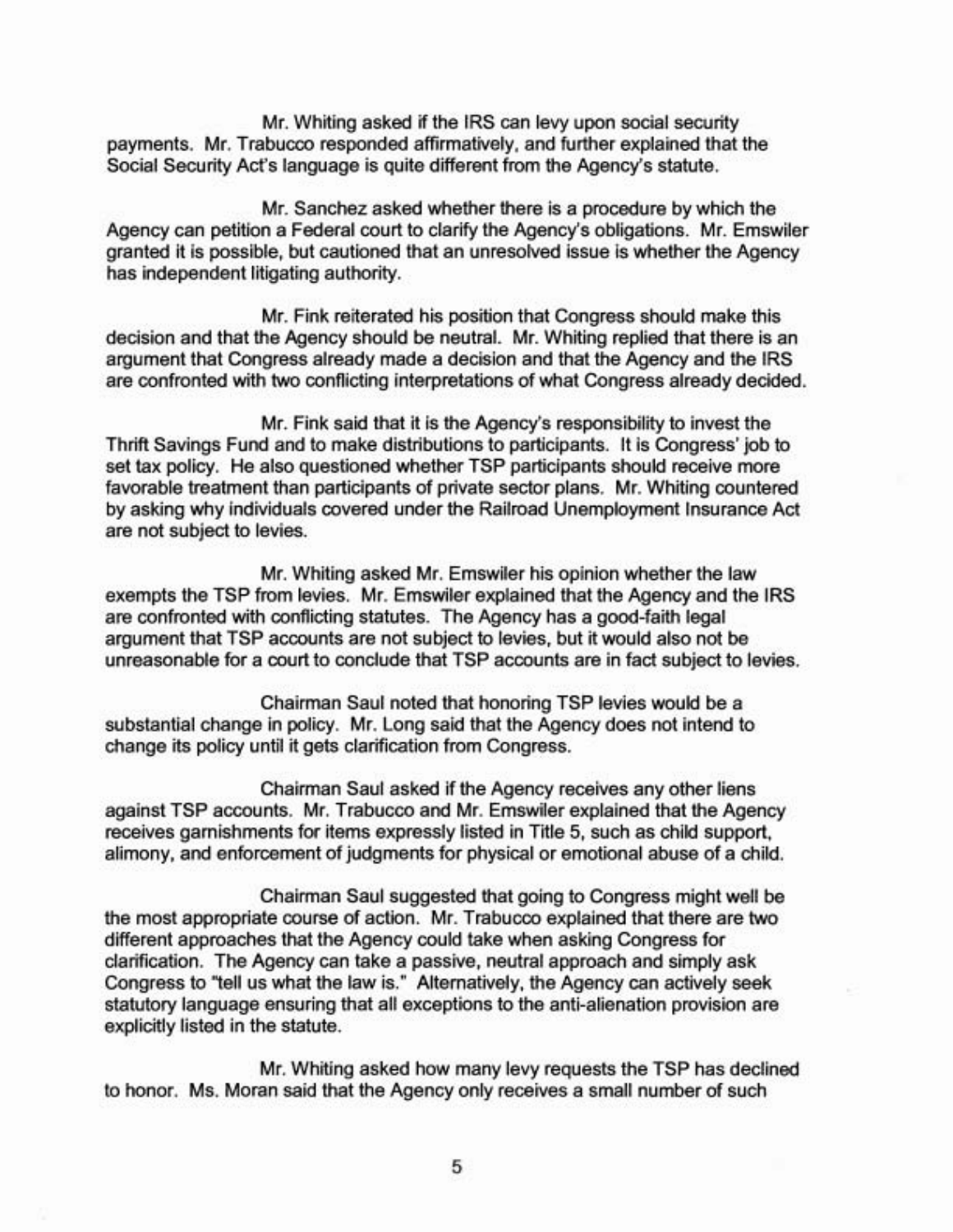requests per month. Mr. Emswiler speculated that the Agency receives few requests because the IRS Enforcement Manual specifically states that the Agency will not honor levies. Mr. Long predicted that the Agency will receive significantly more levy requests if the Agency starts honoring them.

Chairman Saul and Mr. Fink recommended that the Agency take the more passive, neutral approach in seeking clarification from Congress. Mr. Whiting, conversely, recommended that the Agency take a proactive stance with Congress. He considers the passive approach as tantamount to conceding to the IRS position. Mr. Fink argued that the passive, neutral approach is not a concession. He pointed out that members of Congress may well support the Agency's position in order to avoid upsetting the TSP's 4.3 million participants who may also be constituents.

Chairman Saul asked what would happen if this issue went to court. Mr. Emswiler replied that, due to conflicting statutory direction, it is hard to predict how a district court would rule.

Mr. Emswiler proposed that the Agency inform Congress that, 'We have historically opposed this and we are seeking your guidance. If you conclude we are not subject to IRS levy, we request that you amend FERSA to specifically so state. But if you conclude that we are subject to levy, we also request that you amend FERSA to specifically so state and make [the anti-alienation provision] stronger."

Chairman Saul, Mr. Sanchez, Mr. Whiting, Mr. Fink, and Mr. Long concurred with Mr. Emswiler's approach. Mr. Long said he does not intend to take any action, however, until he receives feedback from the Employee Thrift Advisory Council.

Chairman Saul observed that the memorandum to the Employee Thrift Advisory Council also addresses the automatic enrollment program. He asked Ms. Moran and Mr. Long to update him on the status of automatic enrollment. Mr. Long explained that, beginning in August, all newly hired civilian federal employees will be automatically enrolled in the TSP. Employing agencies will defer 3% of new hires' salaries unless they opt out of making TSP contributions.

Mr. Whiting asked how many employing agencies are not ready to implement automatic enrollment. Ms. Moran replied that she is not aware of any agencies that will not be ready to implement automatic enrollment in August.

Chairman Saul inquired about the automatic enrollment status of individuals who have been hired since the automatic enrollment legislation became law. Ms. Moran replied that those government employees will not be automatically enrolled retroactively.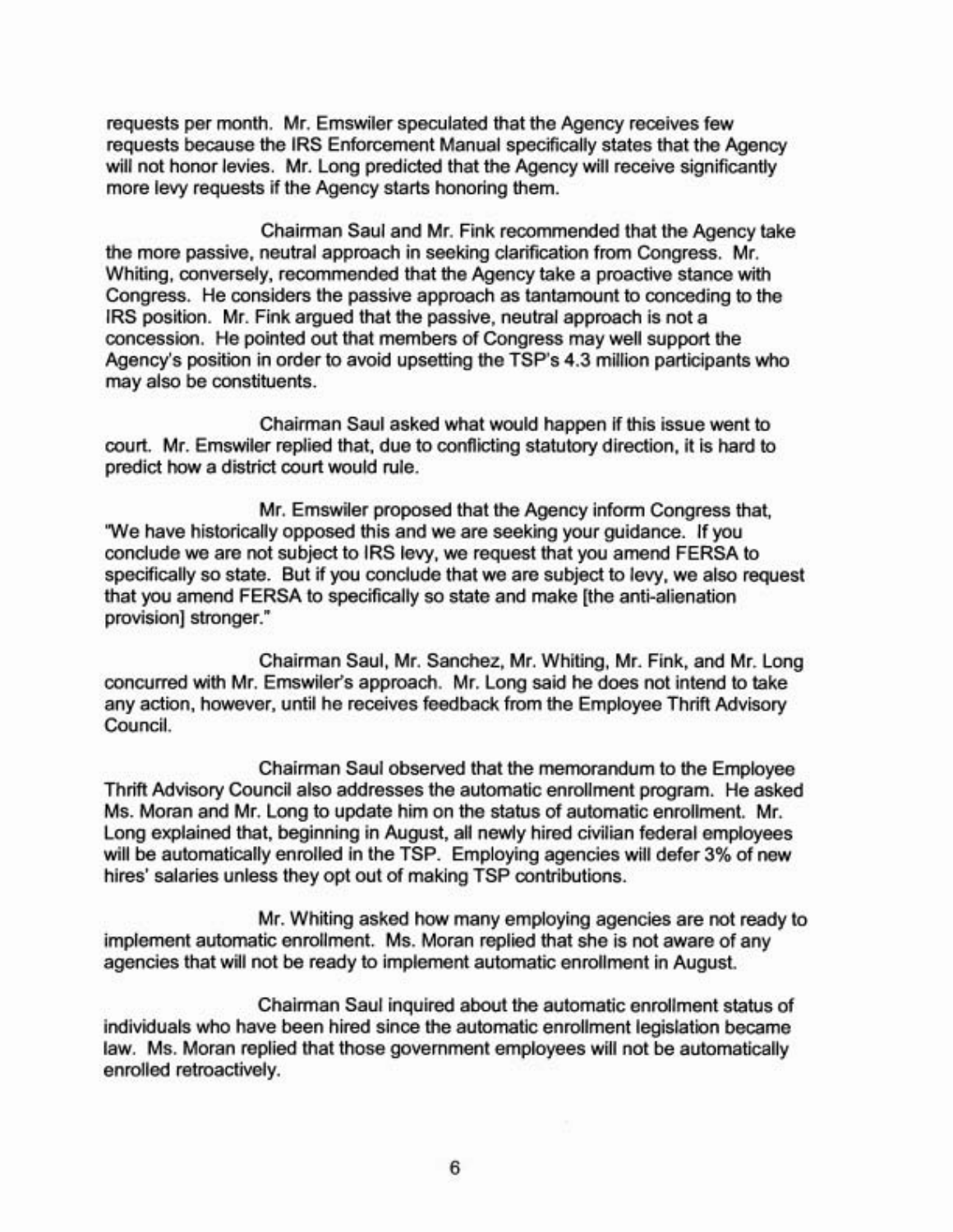Chairman Saul asked how many civilian employees the government hires in a year. Ms. Moran responded that the Government hires approximately 300,000 people per year. Chairman Saul noted that, with 300,000 new hires per year, the automatic enrollment program will have a significant impact on the TSP's participation rate. He added that the extent of impact will depend on the rate at which participants opt out of automatic enrollment.

Mr. Trabucco then directed the discussion toward legislation pending in Congress that would allow contributions to the TSP from terminal annual leave. He reported that the Congressional Budget Office released a cost estimate for the legislation on Friday predicting that the proposal will reduce revenues to the Federal government by \$317 million over 2010 to 2020 period. This diminishes the legislation's prospects for enactment because Congressional budget rules require that legislation reducing revenues be offset by accompanying legislation reducing spending in equal amounts, or increasing revenues in other areas.

Mr. Trabucco also reported on the status of the two Board nominations sent by the President to the Senate. The committee of jurisdiction approved the nominations following a hearing. However, there is currently a hold on all nominations in the Senate. Mr. Trabucco expects the hold to be resolved in the next two weeks and he predicts that the full Senate will vote to confirm both nominees before the Memorial Day recess.

Chairman Saul requested a 10-minute break, whereupon the meeting recessed at 10:05 a.m. The Board reconvened at 10:15 a.m.

Mr. Trabucco returned to the earlier discussion regarding whether the individual Secretaries of the uniformed services branches have discretion over automatic enrollment for their members. He confirmed that the automatic enrollment legislation specifically states that "members of the Uniformed Services shall not be eligible for purposes of automatic enrollment."

e. Mid-Year Budget Review

Mr. Petrick reviewed the May 10, 2010 memorandum, entitled "Fiscal Year 2010 Mid-Year Budget Review" (attached). He explained that each year at mid-year, each of the Agency's Office Directors determines whether his or her office's expenditures have been consistent with budget projections approved by the Board. He was pleased to report that the Agency currently expects to be \$1.9 million below the FY 2010 budget of \$130.3 million that the Board approved.

Chairman Saul inquired about the Agency's expense ratio. Mr. Petrick explained that the expense ratio is determined on a calendar year basis and the budget is determined on a fiscal year basis. Mr. Long said that if the Agency spends \$130 million, as budgeted for this year, and the TSP assets are \$250 billion, as they are now, the expense ratio would be 5 basis points. In 2009, gross